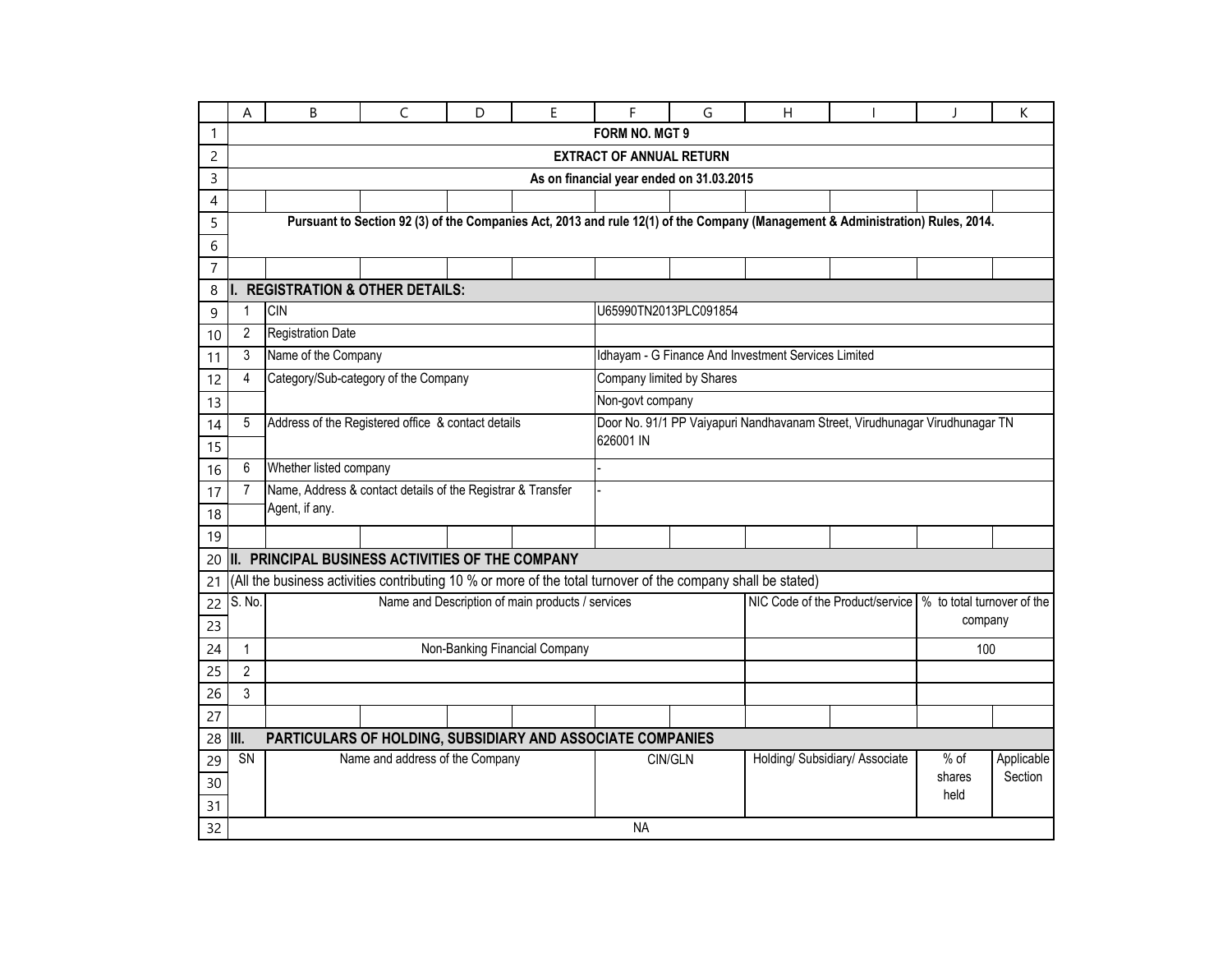|    | Α             | B                                                            | $\mathsf{C}$ | D                        | E                                               | F                    | G              | $\overline{H}$                            |                          | J                    | К                  |
|----|---------------|--------------------------------------------------------------|--------------|--------------------------|-------------------------------------------------|----------------------|----------------|-------------------------------------------|--------------------------|----------------------|--------------------|
| 33 |               |                                                              |              |                          |                                                 |                      |                |                                           |                          |                      |                    |
| 34 | IV.           | <b>SHARE HOLDING PATTERN</b>                                 |              |                          |                                                 |                      |                |                                           |                          |                      |                    |
| 35 |               | (Equity share capital breakup as percentage of total equity) |              |                          |                                                 |                      |                |                                           |                          |                      |                    |
| 36 |               | (i) Category-wise Share Holding                              |              |                          |                                                 |                      |                |                                           |                          |                      |                    |
| 37 |               | Category of                                                  |              |                          | No. of Shares held at the beginning of the year |                      |                | No. of Shares held at the end of the year |                          |                      | $%$ Change         |
| 38 |               | Shareholders                                                 |              |                          | [As on 31-March-2018]                           |                      |                |                                           | [As on 31-March-2019]    |                      | during the<br>year |
| 39 |               |                                                              | Demat        | Physical                 | Total                                           | % of Total<br>Shares | Demat          | Physical                                  | Total                    | % of Total<br>Shares |                    |
| 40 |               | A. Promoters                                                 |              |                          |                                                 |                      |                |                                           |                          |                      |                    |
| 41 | $(1)$ Indian  |                                                              |              |                          |                                                 |                      |                |                                           |                          |                      |                    |
| 42 |               | a) Individual/HUF                                            | 4,683,000    |                          | 4,683,000                                       | 46.83%               |                | 4,683,000                                 | 4,683,000                | 46.83%               | 0.00%              |
| 43 |               | b) Central Govt                                              |              |                          |                                                 | 0.00%                |                |                                           |                          | 0.00%                | 0.00%              |
| 44 |               | c) State Govt(s)                                             |              |                          |                                                 | 0.00%                |                |                                           |                          | 0.00%                | 0.00%              |
| 45 |               | d) Bodies Corp.                                              |              |                          | $\blacksquare$                                  | 0.00%                |                |                                           | $\overline{a}$           | 0.00%                | 0.00%              |
| 46 |               | e) Banks / Fl                                                |              |                          | $\overline{a}$                                  | 0.00%                |                |                                           | $\overline{a}$           | 0.00%                | 0.00%              |
| 47 | f) Any other  |                                                              |              |                          | $\mathbf{r}$                                    | 0.00%                |                |                                           | $\overline{a}$           | 0.00%                | 0.00%              |
| 48 |               | Sub Total $(A)$ (1)                                          | 4,683,000    |                          | 4,683,000                                       | 46.83%               |                | 4,683,000                                 | 4,683,000                | 46.83%               | 0.00%              |
| 49 |               |                                                              |              |                          |                                                 |                      |                |                                           |                          |                      |                    |
| 50 | (2) Foreign   |                                                              |              |                          |                                                 |                      |                |                                           |                          |                      |                    |
| 51 |               | a) NRI Individuals                                           |              |                          | $\blacksquare$                                  | 0.00%                |                |                                           | $\overline{\phantom{a}}$ | 0.00%                | 0.00%              |
| 52 |               | b) Other Individuals                                         |              |                          | $\overline{a}$                                  | 0.00%                |                |                                           | $\overline{a}$           | 0.00%                | 0.00%              |
| 53 |               | c) Bodies Corp.                                              |              |                          | ÷                                               | 0.00%                |                |                                           | ÷                        | 0.00%                | 0.00%              |
| 54 | d) Any other  |                                                              |              |                          | $\blacksquare$                                  | 0.00%                |                |                                           | $\blacksquare$           | 0.00%                | 0.00%              |
| 55 |               | Sub Total (A) (2)                                            | L            | $\overline{\phantom{a}}$ | $\overline{a}$                                  | 0.00%                | $\blacksquare$ |                                           |                          | 0.00%                | 0.00%              |
| 56 |               | TOTAL (A)                                                    | 4,683,000    | $\blacksquare$           | 4,683,000                                       | 46.83%               | $\blacksquare$ | 4,683,000                                 | 4,683,000                | 46.83%               | 0.00%              |
| 57 |               |                                                              |              |                          |                                                 |                      |                |                                           |                          |                      |                    |
| 58 |               | <b>B. Public Shareholding</b>                                |              |                          |                                                 |                      |                |                                           |                          |                      |                    |
| 59 |               | 1. Institutions                                              |              |                          |                                                 |                      |                |                                           |                          |                      |                    |
| 60 |               | a) Mutual Funds                                              |              |                          | $\mathbf{r}$                                    | 0.00%                |                |                                           | $\mathbf{r}$             | 0.00%                | 0.00%              |
| 61 | b) Banks / Fl |                                                              |              |                          |                                                 | 0.00%                |                |                                           | $\overline{a}$           | 0.00%                | 0.00%              |
| 62 |               | c) Central Govt                                              |              |                          | ÷,                                              | 0.00%                |                |                                           | $\overline{a}$           | 0.00%                | 0.00%              |
| 63 |               | d) State Govt(s)                                             |              |                          | ÷,                                              | 0.00%                |                |                                           | $\overline{a}$           | 0.00%                | 0.00%              |
| 64 |               | e) Venture Capital Funds                                     |              |                          |                                                 | 0.00%                |                |                                           | $\blacksquare$           | 0.00%                | 0.00%              |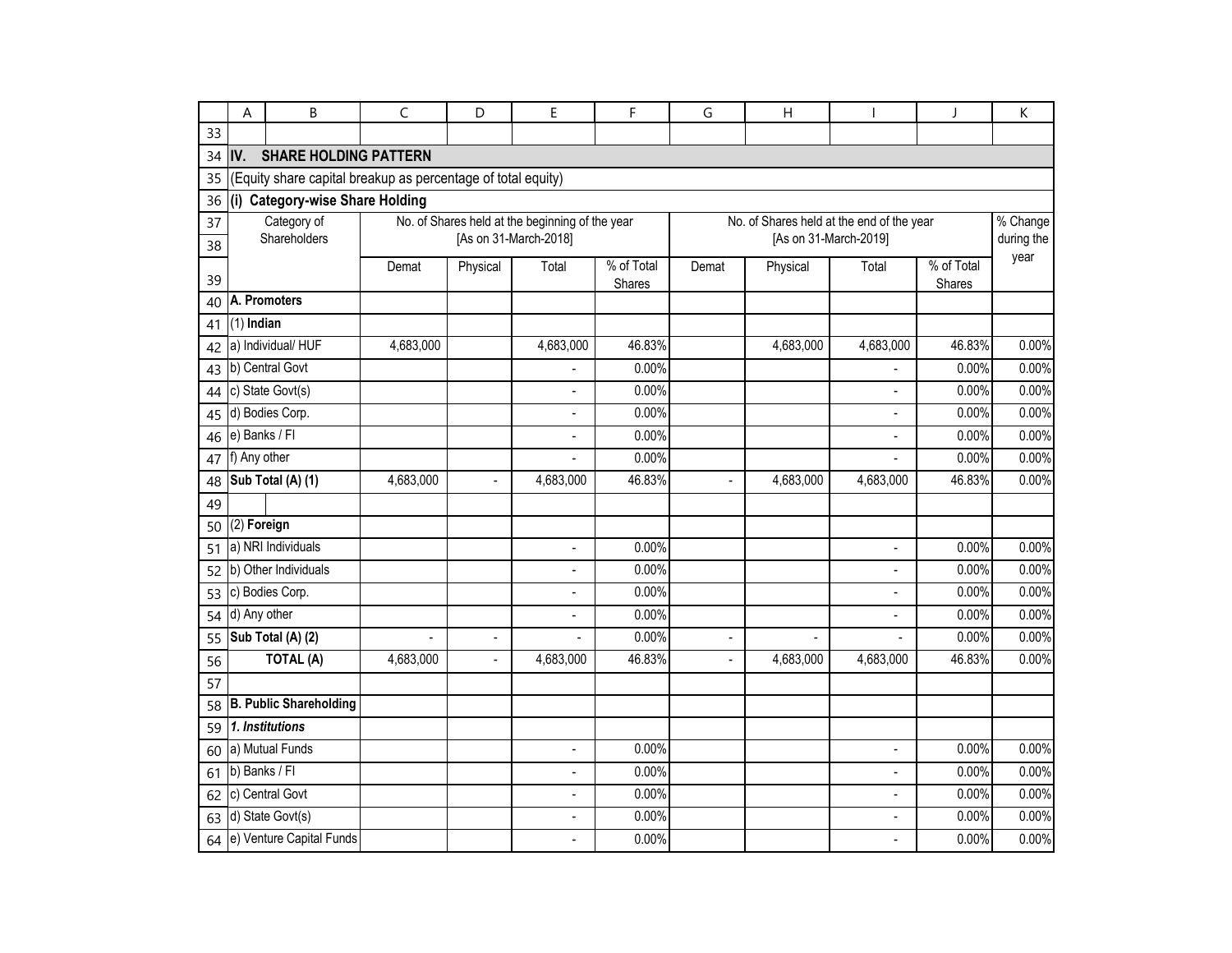|    | А              | B                                                | $\mathsf C$    | D              | E                        | F      | G              | $\overline{H}$ |                          | J      | K     |
|----|----------------|--------------------------------------------------|----------------|----------------|--------------------------|--------|----------------|----------------|--------------------------|--------|-------|
| 65 |                |                                                  |                |                |                          |        |                |                |                          |        |       |
| 66 |                | f) Insurance Companies                           |                |                | $\overline{\phantom{a}}$ | 0.00%  |                |                | $\blacksquare$           | 0.00%  | 0.00% |
| 67 | g) Fils        |                                                  |                |                | $\overline{\phantom{a}}$ | 0.00%  |                |                | $\overline{\phantom{a}}$ | 0.00%  | 0.00% |
| 68 |                | h) Foreign Venture                               |                |                |                          | 0.00%  |                |                |                          | 0.00%  | 0.00% |
| 69 | Capital Funds  |                                                  |                |                |                          |        |                |                |                          |        |       |
| 70 |                | i) Others (specify)                              |                |                | $\blacksquare$           | 0.00%  |                |                | $\overline{\phantom{a}}$ | 0.00%  | 0.00% |
| 71 |                | Sub-total (B)(1):-                               | $\blacksquare$ | ÷,             | $\blacksquare$           | 0.00%  | $\overline{a}$ | $\sim$         | $\overline{a}$           | 0.00%  | 0.00% |
| 72 |                |                                                  |                |                |                          |        |                |                |                          |        |       |
| 73 |                | 2. Non-Institutions                              |                |                |                          |        |                |                |                          |        |       |
| 74 |                | a) Bodies Corp.                                  |                |                |                          |        |                |                |                          |        |       |
| 75 | i) Indian      |                                                  |                |                | $\overline{a}$           | 0.00%  |                |                | $\blacksquare$           | 0.00%  | 0.00% |
| 76 | ii) Overseas   |                                                  |                |                | $\blacksquare$           | 0.00%  |                |                | $\overline{a}$           | 0.00%  | 0.00% |
| 77 | b) Individuals |                                                  |                |                |                          |        |                |                |                          |        |       |
| 78 |                | i) Individual shareholders                       |                |                | $\overline{a}$           | 0.00%  |                |                | $\overline{a}$           | 0.00%  | 0.00% |
| 79 |                | holding nominal share<br>capital upto Rs. 1 lakh |                |                |                          |        |                |                |                          |        |       |
| 80 |                |                                                  |                |                |                          |        |                |                |                          |        |       |
| 81 |                |                                                  |                |                |                          |        |                |                |                          |        |       |
| 82 | ii) Individual |                                                  | 5,317,000      |                | 5,317,000                | 53.17% |                | 5,317,000      | 5,317,000                | 53.17% | 0.00% |
| 83 |                | shareholders holding<br>nominal share capital in |                |                |                          |        |                |                |                          |        |       |
| 84 |                | excess of Rs 1 lakh                              |                |                |                          |        |                |                |                          |        |       |
| 85 |                |                                                  |                |                |                          |        |                |                |                          |        |       |
| 86 |                | c) Others (specify)                              |                |                |                          |        |                |                |                          |        |       |
| 87 |                | Non Resident Indians                             |                |                | $\blacksquare$           | 0.00%  |                |                | $\overline{\phantom{a}}$ | 0.00%  | 0.00% |
| 88 | Overseas       | Corporate                                        |                |                | ÷.                       | 0.00%  |                |                | $\overline{a}$           | 0.00%  | 0.00% |
| 89 | <b>Bodies</b>  |                                                  |                |                |                          |        |                |                |                          |        |       |
| 90 |                | <b>Foreign Nationals</b>                         |                |                | $\blacksquare$           | 0.00%  |                |                | $\overline{\phantom{0}}$ | 0.00%  | 0.00% |
| 91 |                | <b>Clearing Members</b>                          |                |                | $\overline{a}$           | 0.00%  |                |                | $\overline{a}$           | 0.00%  | 0.00% |
| 92 | <b>Trusts</b>  |                                                  |                |                | $\overline{\phantom{a}}$ | 0.00%  |                |                | $\overline{a}$           | 0.00%  | 0.00% |
| 93 |                | Foreign Bodies - D R                             |                |                | ÷.                       | 0.00%  |                |                | $\overline{a}$           | 0.00%  | 0.00% |
| 94 |                | Sub-total (B)(2):-                               | 5,317,000      | $\overline{a}$ | 5,317,000                | 53.17% |                | 5,317,000      | 5,317,000                | 53.17% | 0.00% |
| 95 |                | <b>Total Public (B)</b>                          | 5,317,000      | $\blacksquare$ | 5,317,000                | 53.17% | $\blacksquare$ | 5,317,000      | 5,317,000                | 53.17% | 0.00% |
| 96 |                | C. Shares held by                                |                |                |                          | 0.00%  |                |                |                          | 0.00%  | 0.00% |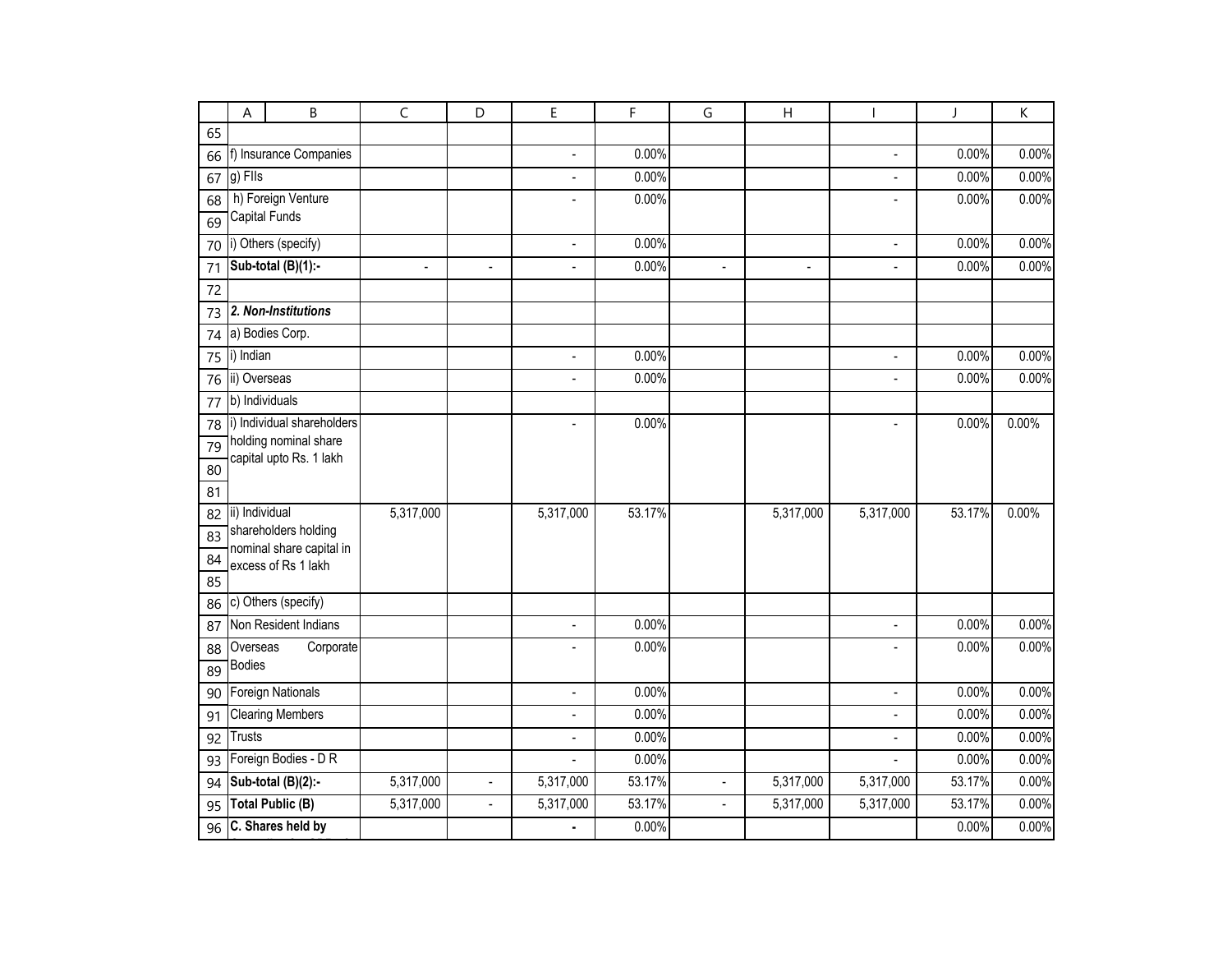| 100.00%<br>in<br>% of Shares<br>Pledged /<br>encumbered<br>to total<br>shares | 0.00%<br>Shareholding at the end of the year<br>% change<br>shareholdi<br>ng during<br>the year<br>0.00%<br>0.00%<br>0.00%<br>0.00%<br>0.00% |
|-------------------------------------------------------------------------------|----------------------------------------------------------------------------------------------------------------------------------------------|
|                                                                               |                                                                                                                                              |
|                                                                               |                                                                                                                                              |
|                                                                               |                                                                                                                                              |
|                                                                               |                                                                                                                                              |
|                                                                               |                                                                                                                                              |
|                                                                               |                                                                                                                                              |
|                                                                               |                                                                                                                                              |
|                                                                               |                                                                                                                                              |
|                                                                               |                                                                                                                                              |
|                                                                               |                                                                                                                                              |
|                                                                               |                                                                                                                                              |
|                                                                               |                                                                                                                                              |
|                                                                               |                                                                                                                                              |
|                                                                               |                                                                                                                                              |
|                                                                               |                                                                                                                                              |
|                                                                               |                                                                                                                                              |
|                                                                               | 0.00%                                                                                                                                        |
|                                                                               |                                                                                                                                              |
|                                                                               |                                                                                                                                              |
|                                                                               | Cumulative Shareholding during the year                                                                                                      |
|                                                                               |                                                                                                                                              |
|                                                                               | No. of shares<br>% of total                                                                                                                  |
|                                                                               | shares                                                                                                                                       |
|                                                                               | 0.00%                                                                                                                                        |
|                                                                               | 0.00%                                                                                                                                        |
|                                                                               | 0.00%                                                                                                                                        |
|                                                                               | 0.00%                                                                                                                                        |
|                                                                               | 0.00%                                                                                                                                        |
|                                                                               |                                                                                                                                              |
|                                                                               |                                                                                                                                              |
|                                                                               |                                                                                                                                              |
|                                                                               | Cumulative Shareholding during the year                                                                                                      |
|                                                                               |                                                                                                                                              |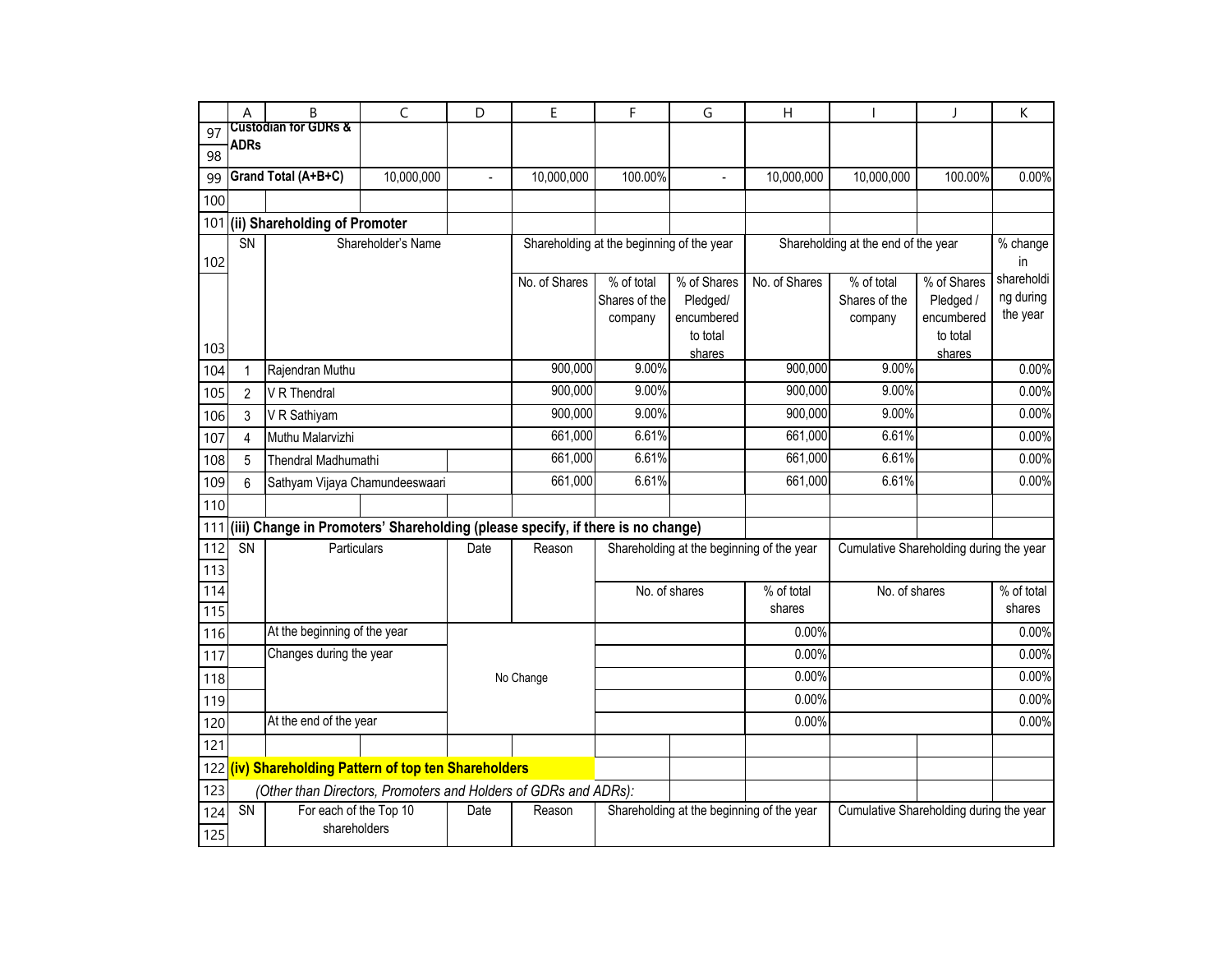|     | А              | B                            | C | D | E | F             | G       | H          |               | $\mathbf{I}$ | Κ          |
|-----|----------------|------------------------------|---|---|---|---------------|---------|------------|---------------|--------------|------------|
| 126 |                |                              |   |   |   | No. of shares |         | % of total | No. of shares |              | % of total |
| 127 |                |                              |   |   |   |               |         | shares     |               |              | shares     |
| 128 | $\mathbf{1}$   | R Jegathambal                |   |   |   |               |         |            |               |              |            |
| 129 |                | At the beginning of the year |   |   |   |               | 777,000 | 7.77%      |               |              | 0.00%      |
| 130 |                | Changes during the year      |   |   |   |               |         | 0.00%      |               |              | 0.00%      |
| 131 |                | At the end of the year       |   |   |   |               | 777,000 | 7.77%      |               |              | 0.00%      |
| 132 |                |                              |   |   |   |               |         |            |               |              |            |
| 133 | $\overline{2}$ | M Rajiv Vignesh              |   |   |   |               |         |            |               |              |            |
| 134 |                | At the beginning of the year |   |   |   |               | 120,000 | 1.20%      |               |              | 0.00%      |
| 135 |                | Changes during the year      |   |   |   |               |         | 0.00%      |               |              | 0.00%      |
| 136 |                | At the end of the year       |   |   |   |               | 120,000 | 1.20%      |               |              | 0.00%      |
| 137 |                |                              |   |   |   |               |         |            |               |              |            |
| 138 | 3              | R T Vallavan                 |   |   |   |               |         |            |               |              |            |
| 139 |                | At the beginning of the year |   |   |   |               | 60,000  | 0.60%      |               |              | 0.00%      |
| 140 |                | Changes during the year      |   |   |   |               |         | 0.00%      |               |              | 0.00%      |
| 141 |                | At the end of the year       |   |   |   |               | 60,000  | 0.60%      |               |              | 0.00%      |
| 142 |                |                              |   |   |   |               |         |            |               |              |            |
| 143 | $\overline{4}$ | R S Parimannavan             |   |   |   |               |         |            |               |              |            |
| 144 |                | At the beginning of the year |   |   |   |               | 60,000  | 0.60%      |               |              | 0.00%      |
| 145 |                | Changes during the year      |   |   |   |               |         | 0.00%      |               |              | 0.00%      |
| 146 |                | At the end of the year       |   |   |   |               | 60,000  | 0.60%      |               |              | 0.00%      |
| 147 |                |                              |   |   |   |               |         |            |               |              |            |
| 148 | 5              | $R$ T Inian                  |   |   |   |               |         |            |               |              |            |
| 149 |                | At the beginning of the year |   |   |   |               | 90,000  | 0.90%      |               |              | 0.00%      |
| 150 |                | Changes during the year      |   |   |   |               |         | 0.00%      |               |              | 0.00%      |
| 151 |                | At the end of the year       |   |   |   |               | 90,000  | 0.90%      |               |              | 0.00%      |
| 152 |                |                              |   |   |   |               |         |            |               |              |            |
| 153 | $6\phantom{1}$ | R S Rajendramayavan          |   |   |   |               |         |            |               |              |            |
| 154 |                | At the beginning of the year |   |   |   |               | 90,000  | 0.90%      |               |              | 0.00%      |
| 155 |                | Changes during the year      |   |   |   |               |         | 0.00%      |               |              | 0.00%      |
| 156 |                | At the end of the year       |   |   |   | 90,000        | 0.90%   |            |               | 0.00%        |            |
| 157 |                |                              |   |   |   |               |         |            |               |              |            |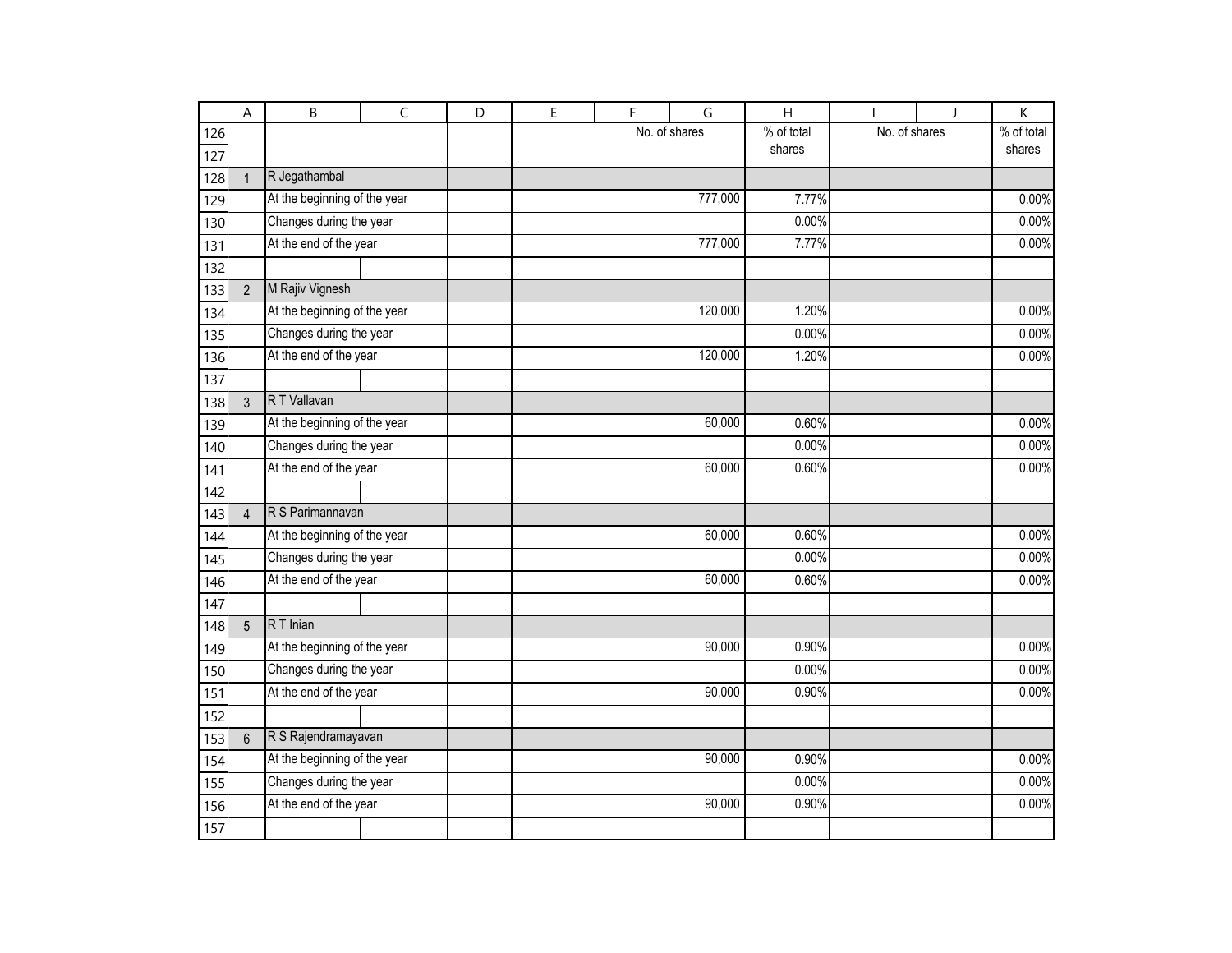|     | A              | B                                                               | $\mathsf{C}$ | D    | E      | F       | G                                         | H          |                                         | J                    | $\mathsf K$ |
|-----|----------------|-----------------------------------------------------------------|--------------|------|--------|---------|-------------------------------------------|------------|-----------------------------------------|----------------------|-------------|
| 158 | $\overline{7}$ | <b>B</b> Tamil Mani                                             |              |      |        |         |                                           |            |                                         |                      |             |
| 159 |                | At the beginning of the year                                    |              |      |        |         | 1,737,497                                 | 17.37%     |                                         |                      | 0.00%       |
| 160 |                | Changes during the year                                         |              |      |        |         |                                           | 0.00%      |                                         |                      | 0.00%       |
| 161 |                | At the end of the year                                          |              |      |        |         | 1,737,497                                 | 17.37%     |                                         |                      | 0.00%       |
| 162 |                |                                                                 |              |      |        |         |                                           |            |                                         |                      |             |
| 163 | 8              | R Rajavalli                                                     |              |      |        |         |                                           |            |                                         |                      |             |
| 164 |                | At the beginning of the year                                    |              |      |        |         | 60,000                                    | 0.60%      |                                         |                      | 0.00%       |
| 165 |                | Changes during the year                                         |              |      |        |         |                                           | 0.00%      |                                         |                      | 0.00%       |
| 166 |                | At the end of the year                                          |              |      |        |         | 60,000                                    | 0.60%      |                                         |                      | 0.00%       |
| 167 |                |                                                                 |              |      |        |         |                                           |            |                                         |                      |             |
| 168 | 9              | P Vinodhini                                                     |              |      |        |         |                                           |            |                                         |                      |             |
| 169 |                | At the beginning of the year                                    |              |      |        |         | 30,000                                    | 0.30%      |                                         |                      | 0.00%       |
| 170 |                | Changes during the year                                         |              |      |        |         |                                           | 0.00%      |                                         |                      | 0.00%       |
| 171 |                | At the end of the year                                          |              |      |        |         | 30,000                                    | 0.30%      |                                         |                      | 0.00%       |
| 172 |                |                                                                 |              |      |        |         |                                           |            |                                         |                      |             |
| 173 | 10             | V Shruthi                                                       |              |      |        |         |                                           |            |                                         |                      |             |
| 174 |                | At the beginning of the year                                    |              |      |        |         | 30,000                                    | 0.30%      |                                         |                      | 0.00%       |
| 175 |                | Changes during the year                                         |              |      |        |         |                                           | 0.00%      |                                         |                      | 0.00%       |
| 176 |                | At the end of the year                                          |              |      |        |         | 30,000                                    |            |                                         |                      | 0.00%       |
| 177 |                |                                                                 |              |      |        |         |                                           |            |                                         |                      |             |
|     |                | 178 (v) Shareholding of Directors and Key Managerial Personnel: |              |      |        |         |                                           |            |                                         |                      |             |
| 179 | SN             | Shareholding of each Directors                                  |              | Date | Reason |         | Shareholding at the beginning of the year |            | Cumulative Shareholding during the year |                      |             |
| 180 |                | and each Key Managerial                                         |              |      |        |         |                                           |            |                                         |                      |             |
| 181 |                | Personnel                                                       |              |      |        |         | No. of shares                             | % of total | No. of shares                           |                      | % of total  |
| 182 |                |                                                                 |              |      |        |         |                                           | shares     |                                         |                      | shares      |
| 183 | $\mathbf{1}$   | Rajendran Muthu                                                 |              |      |        |         |                                           |            |                                         |                      |             |
| 184 |                | At the beginning of the year                                    |              |      |        |         | 900,000                                   |            |                                         | 900,000              | 9.00%       |
| 185 |                | Changes during the year                                         |              |      |        |         |                                           | 0.00%      | $\overline{\phantom{a}}$                |                      | 0.00%       |
| 186 |                | At the end of the year                                          |              |      |        | 900,000 |                                           | 9.00%      |                                         | $\overline{900,000}$ | 9.00%       |
| 187 |                |                                                                 |              |      |        |         |                                           |            |                                         |                      |             |
| 188 | $\overline{2}$ | V R Thendral                                                    |              |      |        |         |                                           |            |                                         |                      |             |
| 189 |                | At the beginning of the year                                    |              |      |        |         | 900,000                                   | 9.00%      |                                         | 900,000              | 9.00%       |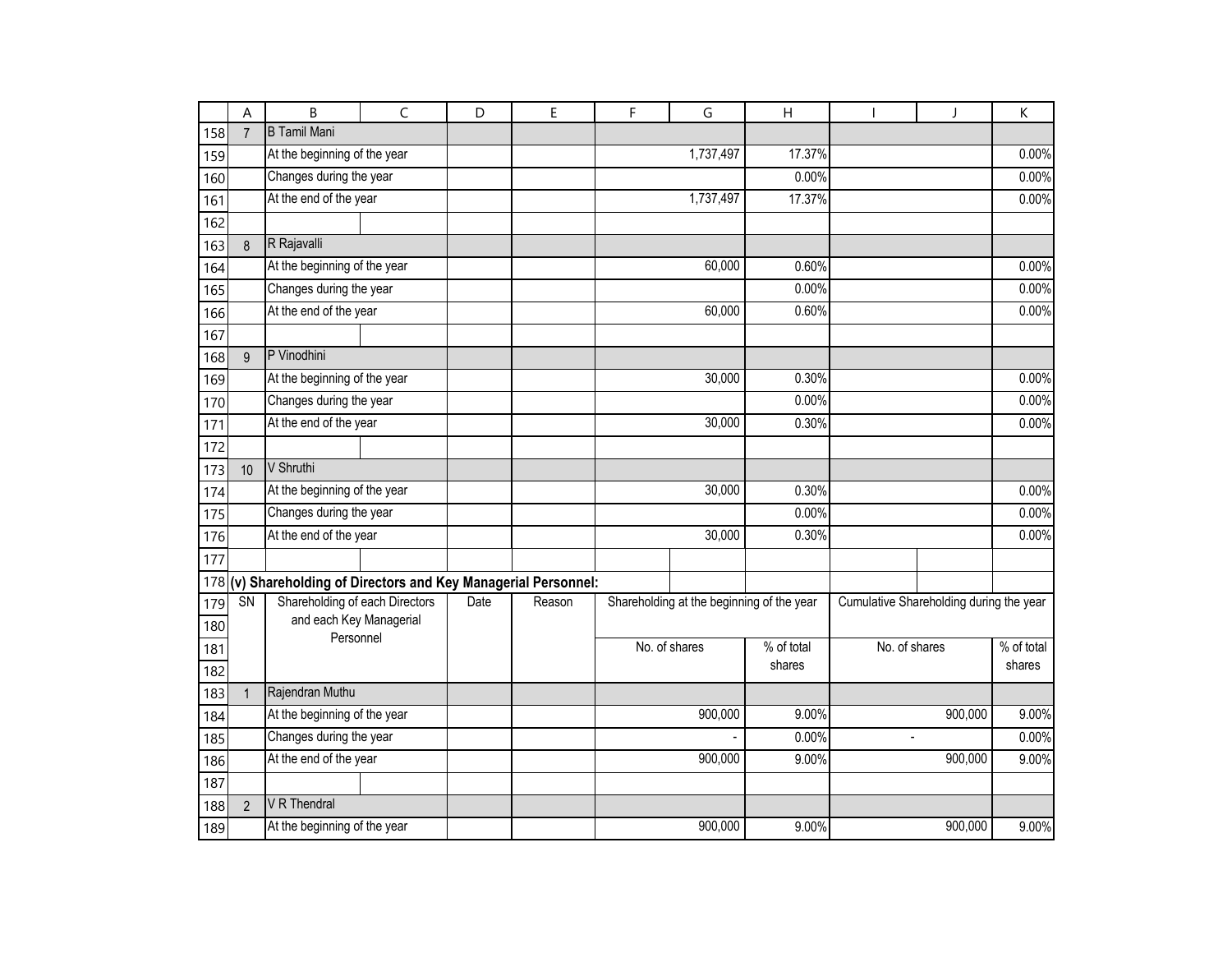|     | A                   | B                                                                                           | $\mathsf{C}$ | D | E                       | $\mathsf F$ | G                      | $\overline{H}$ |          | J                         | K               |
|-----|---------------------|---------------------------------------------------------------------------------------------|--------------|---|-------------------------|-------------|------------------------|----------------|----------|---------------------------|-----------------|
| 190 |                     | Changes during the year                                                                     |              |   |                         |             |                        | 0.00%          |          |                           | 0.00%           |
| 191 |                     | At the end of the year                                                                      |              |   |                         |             | 900,000                | 9.00%          |          | 900,000                   | 9.00%           |
| 192 |                     |                                                                                             |              |   |                         |             |                        |                |          |                           |                 |
| 193 | 3                   | V R Sathiyam                                                                                |              |   |                         |             |                        |                |          |                           |                 |
| 194 |                     | At the beginning of the year                                                                |              |   |                         |             | 900,000                | 9.00%          |          | 900,000                   | 9.00%           |
| 195 |                     | Changes during the year                                                                     |              |   |                         |             |                        | 0.00%          |          |                           | 0.00%           |
| 196 |                     | At the end of the year                                                                      |              |   |                         |             | 900,000                | 9.00%          |          | 900,000                   | 9.00%           |
| 197 |                     |                                                                                             |              |   |                         |             |                        |                |          |                           |                 |
| 198 | $\overline{4}$      | <b>B</b> Gopinath                                                                           |              |   |                         |             |                        |                |          |                           |                 |
| 199 |                     | At the beginning of the year                                                                |              |   |                         |             |                        | 0.00%          |          |                           | 0.00%           |
| 200 |                     | Changes during the year                                                                     |              |   |                         |             |                        | 0.00%          |          |                           | 0.00%           |
| 201 |                     | At the end of the year                                                                      |              |   |                         |             |                        | 0.00%          |          |                           | 0.00%           |
| 202 |                     |                                                                                             |              |   |                         |             |                        |                |          |                           |                 |
| 203 | 5                   | Ahila Gopinath                                                                              |              |   |                         |             |                        |                |          |                           |                 |
| 204 |                     | At the beginning of the year                                                                |              |   |                         |             | 2,262,503              | 22.63%         |          | 2,262,503                 | 22.63%          |
| 205 |                     | Changes during the year                                                                     |              |   |                         |             |                        | 0.00%          |          |                           | 0.00%           |
| 206 |                     | At the end of the year                                                                      |              |   |                         |             | 2,262,503              | 22.63%         |          | 2,262,503                 | 22.63%          |
| 207 |                     |                                                                                             |              |   |                         |             |                        |                |          |                           |                 |
| 208 | 6                   | Rajasekaran Madasamy                                                                        |              |   |                         |             |                        |                |          |                           |                 |
| 209 |                     | At the beginning of the year                                                                |              |   |                         |             |                        | 0.00%          |          |                           | 0.00%           |
| 210 |                     | Changes during the year                                                                     |              |   |                         |             |                        | 0.00%          |          |                           | 0.00%           |
| 211 |                     | At the end of the year                                                                      |              |   |                         |             |                        | 0.00%          |          |                           | 0.00%           |
| 212 |                     |                                                                                             |              |   |                         |             |                        |                |          |                           |                 |
| 213 | $\overline{7}$      | Chandrasekaran Madasamy                                                                     |              |   |                         |             |                        |                |          |                           |                 |
| 214 |                     | At the beginning of the year                                                                |              |   |                         |             |                        | 0.00%          |          |                           | 0.00%           |
| 215 |                     | Changes during the year                                                                     |              |   |                         |             |                        | 0.00%          |          |                           | 0.00%           |
| 216 |                     | At the end of the year                                                                      |              |   |                         |             |                        | 0.00%          |          |                           | 0.00%           |
| 217 |                     |                                                                                             |              |   |                         |             |                        |                |          |                           |                 |
|     | 218 V. INDEBTEDNESS |                                                                                             |              |   |                         |             |                        |                |          |                           |                 |
| 219 |                     | Indebtedness of the Company including interest outstanding/accrued but not due for payment. |              |   |                         |             |                        |                |          |                           |                 |
| 220 |                     |                                                                                             |              |   |                         |             |                        |                |          |                           | (Amt. Rs./Lacs) |
| 221 |                     | Particulars                                                                                 |              |   | Secured Loans excluding |             | <b>Unsecured Loans</b> |                | Deposits | <b>Total Indebtedness</b> |                 |
|     |                     |                                                                                             |              |   |                         |             |                        |                |          |                           |                 |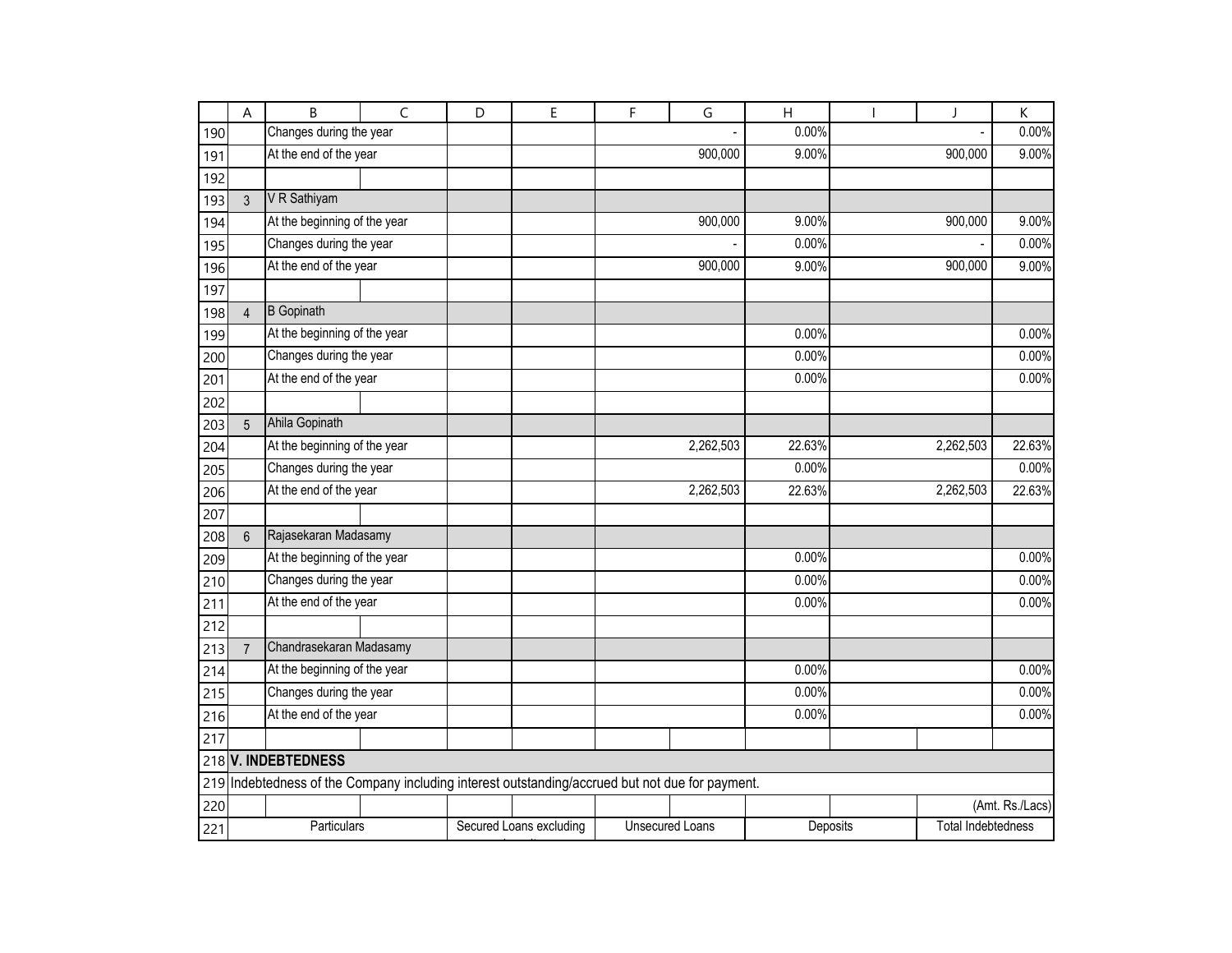|          | A                          | B                                                                              | C | D                           | E             | F           | G              | Η                       |                 | J | K                        |
|----------|----------------------------|--------------------------------------------------------------------------------|---|-----------------------------|---------------|-------------|----------------|-------------------------|-----------------|---|--------------------------|
| 222      |                            |                                                                                |   |                             | deposits      |             |                |                         |                 |   |                          |
|          |                            | 223 Indebtedness at the beginning of the financial year                        |   |                             |               |             |                |                         |                 |   |                          |
| $224$ i) |                            | <b>Principal Amount</b>                                                        |   |                             |               |             | 644,409,645.00 |                         |                 |   | 644,409,645.00           |
|          |                            | 225 ii) Interest due but not paid                                              |   |                             |               |             |                |                         |                 |   |                          |
|          |                            | 226 iii) Interest accrued but not due                                          |   |                             |               |             |                |                         |                 |   |                          |
|          | 227 Total (i+ii+iii)       |                                                                                |   |                             |               |             | 644,409,645.00 |                         |                 |   | 644,409,645.00           |
|          |                            | 228 Change in Indebtedness during the financial year                           |   |                             |               |             |                |                         |                 |   |                          |
| 229      | * Addition                 |                                                                                |   |                             | 38,814,074.09 |             |                |                         |                 |   | 38,814,074.09            |
|          | 230 <sup>*</sup> Reduction |                                                                                |   |                             |               |             | 180,338,555.00 |                         |                 |   | 180,338,555.00           |
|          | 231 Net Change             |                                                                                |   |                             | 38,814,074.09 |             | 180,338,555.00 |                         |                 |   | 219,152,629.09           |
| 232      |                            | Indebtedness at the end of the financial year                                  |   |                             |               |             |                |                         |                 |   |                          |
|          |                            | 233 i) Principal Amount                                                        |   |                             | 38,814,074.09 |             | 464,071,090.00 |                         |                 |   | 502,885,164.09           |
|          |                            | 234 ii) Interest due but not paid                                              |   |                             |               |             |                |                         |                 |   |                          |
|          |                            | 235 iii) Interest accrued but not due                                          |   |                             |               |             |                |                         |                 |   |                          |
|          | 236 Total (i+ii+iii)       |                                                                                |   |                             | 38,814,074.09 |             | 464,071,090.00 |                         |                 |   | 502,885,164.09           |
| 237      |                            |                                                                                |   |                             |               |             |                |                         |                 |   |                          |
|          |                            | 238 VI. REMUNERATION OF DIRECTORS AND KEY MANAGERIAL PERSONNEL                 |   |                             |               |             |                |                         |                 |   |                          |
|          |                            | 239 A. Remuneration to Managing Director, Whole-time Directors and/or Manager: |   |                             |               |             |                |                         |                 |   |                          |
| 240      | SN.                        |                                                                                |   | Particulars of Remuneration |               |             |                | Name of MD/WTD/ Manager | Total<br>Amount |   |                          |
| 241      |                            |                                                                                |   |                             |               | Name        |                |                         |                 |   | (Rs/Lac)                 |
| 242      |                            |                                                                                |   |                             |               | Designation |                |                         |                 |   |                          |
| 243      | 1                          | Gross salary                                                                   |   |                             |               |             |                |                         |                 |   |                          |
| 244      |                            | (a) Salary as per provisions contained in section 17(1) of the Income-tax Act, |   |                             |               |             |                |                         |                 |   |                          |
| 245      |                            | 1961                                                                           |   |                             |               |             |                |                         |                 |   |                          |
| 246      |                            | (b) Value of perquisites u/s 17(2) Income-tax Act, 1961                        |   |                             |               |             |                |                         |                 |   |                          |
| 247      |                            | (c) Profits in lieu of salary under section 17(3) Income- tax Act, 1961        |   |                             |               |             |                |                         |                 |   |                          |
| 248      |                            |                                                                                |   |                             |               |             |                |                         |                 |   |                          |
| 249      | $\overline{2}$             | <b>Stock Option</b>                                                            |   |                             |               |             |                |                         |                 |   |                          |
| 250      | 3                          | <b>Sweat Equity</b>                                                            |   |                             |               |             |                |                         |                 |   | $\blacksquare$           |
| 251      |                            | Commission                                                                     |   |                             |               |             |                |                         |                 |   | $\overline{\phantom{a}}$ |
| 252      | 4                          | - as % of profit                                                               |   |                             |               |             |                |                         |                 |   |                          |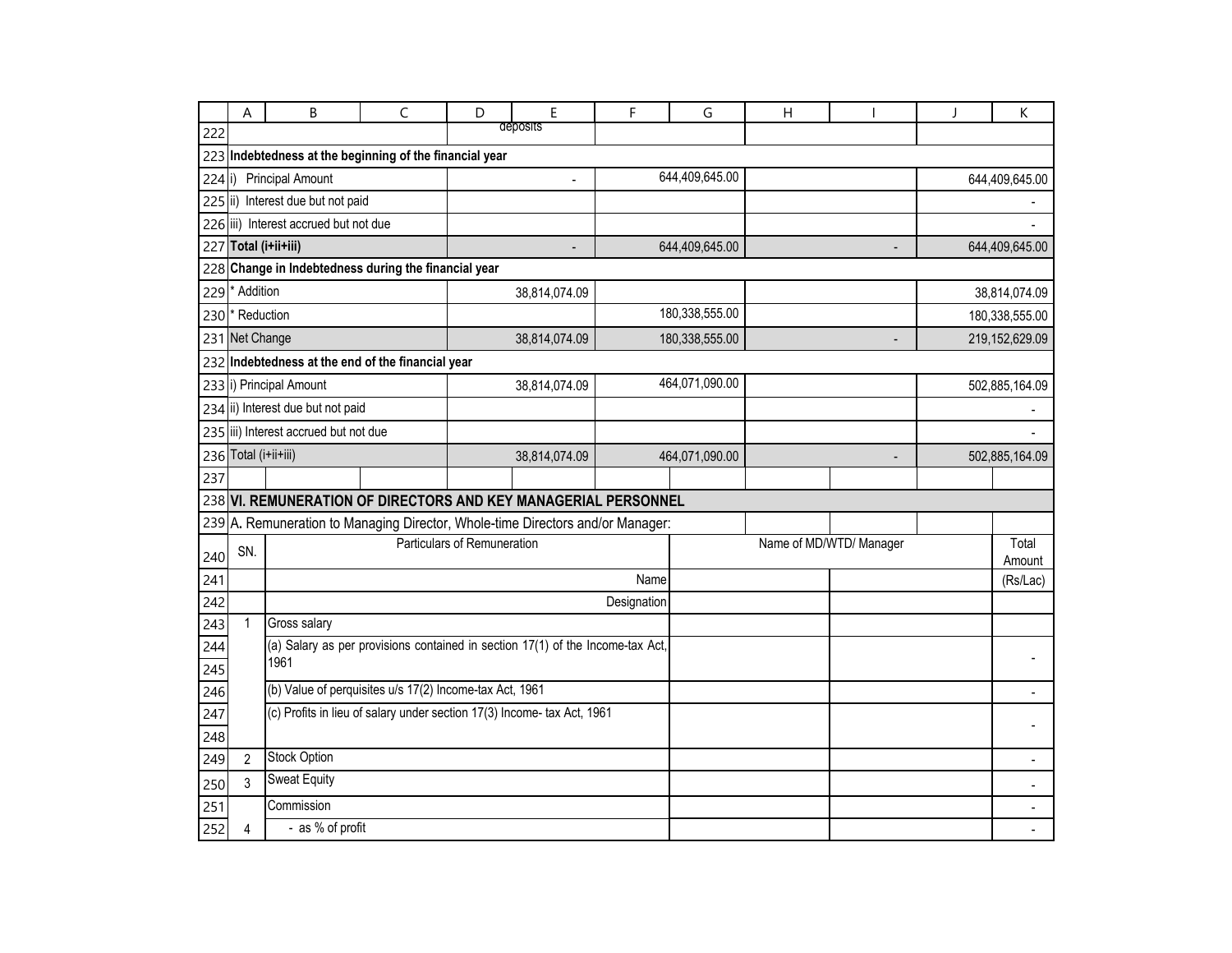|     | A              | B                                                                                                                                                                                                                                                                                                                                                                                                                                                                                                                                                                                                                                                                                                                                                                                                                                                           | $\mathsf{C}$ | D           | E   | F | G | $\overline{H}$ |           | J | К                        |
|-----|----------------|-------------------------------------------------------------------------------------------------------------------------------------------------------------------------------------------------------------------------------------------------------------------------------------------------------------------------------------------------------------------------------------------------------------------------------------------------------------------------------------------------------------------------------------------------------------------------------------------------------------------------------------------------------------------------------------------------------------------------------------------------------------------------------------------------------------------------------------------------------------|--------------|-------------|-----|---|---|----------------|-----------|---|--------------------------|
| 253 |                |                                                                                                                                                                                                                                                                                                                                                                                                                                                                                                                                                                                                                                                                                                                                                                                                                                                             |              |             |     |   |   |                |           |   |                          |
| 254 | 5              | - others, specify<br>Others, please specify<br>Total (A)<br>$\overline{\phantom{a}}$<br>٠<br>Ceiling as per the Act<br>258 B. Remuneration to other Directors<br>Particulars of Remuneration<br>Name of Directors<br><b>Independent Directors</b><br>Fee for attending board committee meetings<br>Others, please specify<br>$\overline{a}$<br>$\blacksquare$<br>$\overline{a}$<br>Other Non-Executive Directors<br>Fee for attending board committee meetings<br>Others, please specify<br>$\overline{a}$<br>$\blacksquare$<br>$\overline{a}$<br>Total $(B)=(1+2)$<br>$\blacksquare$<br>$\overline{a}$<br>$\overline{a}$<br><b>Total Managerial Remuneration</b><br>Overall Ceiling as per the Act<br>275 C. Remuneration to Key Managerial Personnel other than MD/Manager/WTD<br>Particulars of Remuneration<br>Name of Key Managerial Personnel<br>Name |              |             |     |   |   | $\blacksquare$ |           |   |                          |
| 255 |                |                                                                                                                                                                                                                                                                                                                                                                                                                                                                                                                                                                                                                                                                                                                                                                                                                                                             |              |             |     |   |   |                |           |   |                          |
| 256 |                |                                                                                                                                                                                                                                                                                                                                                                                                                                                                                                                                                                                                                                                                                                                                                                                                                                                             |              |             |     |   |   |                |           |   |                          |
| 257 |                |                                                                                                                                                                                                                                                                                                                                                                                                                                                                                                                                                                                                                                                                                                                                                                                                                                                             |              |             |     |   |   |                |           |   |                          |
|     |                |                                                                                                                                                                                                                                                                                                                                                                                                                                                                                                                                                                                                                                                                                                                                                                                                                                                             |              |             |     |   |   |                |           |   |                          |
| 259 | SN.            |                                                                                                                                                                                                                                                                                                                                                                                                                                                                                                                                                                                                                                                                                                                                                                                                                                                             |              |             |     |   |   |                |           |   | Total<br>Amount          |
| 260 |                |                                                                                                                                                                                                                                                                                                                                                                                                                                                                                                                                                                                                                                                                                                                                                                                                                                                             |              |             |     |   |   |                |           |   | (Rs/Lac)                 |
| 261 | $\mathbf{1}$   |                                                                                                                                                                                                                                                                                                                                                                                                                                                                                                                                                                                                                                                                                                                                                                                                                                                             |              |             |     |   |   |                |           |   |                          |
| 262 |                |                                                                                                                                                                                                                                                                                                                                                                                                                                                                                                                                                                                                                                                                                                                                                                                                                                                             |              |             |     |   |   |                |           |   |                          |
| 263 |                | Commission                                                                                                                                                                                                                                                                                                                                                                                                                                                                                                                                                                                                                                                                                                                                                                                                                                                  |              |             |     |   |   |                |           |   |                          |
| 264 |                |                                                                                                                                                                                                                                                                                                                                                                                                                                                                                                                                                                                                                                                                                                                                                                                                                                                             |              |             |     |   |   |                |           |   |                          |
| 265 |                | Total (1)                                                                                                                                                                                                                                                                                                                                                                                                                                                                                                                                                                                                                                                                                                                                                                                                                                                   |              |             |     |   |   |                |           |   | $\blacksquare$           |
| 266 | $\overline{2}$ |                                                                                                                                                                                                                                                                                                                                                                                                                                                                                                                                                                                                                                                                                                                                                                                                                                                             |              |             |     |   |   |                |           |   |                          |
| 267 |                |                                                                                                                                                                                                                                                                                                                                                                                                                                                                                                                                                                                                                                                                                                                                                                                                                                                             |              |             |     |   |   |                |           |   |                          |
| 268 |                | Commission                                                                                                                                                                                                                                                                                                                                                                                                                                                                                                                                                                                                                                                                                                                                                                                                                                                  |              |             |     |   |   |                |           |   | $\overline{a}$           |
| 269 |                |                                                                                                                                                                                                                                                                                                                                                                                                                                                                                                                                                                                                                                                                                                                                                                                                                                                             |              |             |     |   |   |                |           |   | $\overline{\phantom{a}}$ |
| 270 |                | Total (2)                                                                                                                                                                                                                                                                                                                                                                                                                                                                                                                                                                                                                                                                                                                                                                                                                                                   |              |             |     |   |   |                |           |   | $\overline{\phantom{a}}$ |
| 271 |                |                                                                                                                                                                                                                                                                                                                                                                                                                                                                                                                                                                                                                                                                                                                                                                                                                                                             |              |             |     |   |   |                |           |   |                          |
| 272 |                |                                                                                                                                                                                                                                                                                                                                                                                                                                                                                                                                                                                                                                                                                                                                                                                                                                                             |              |             |     |   |   |                |           |   | $\blacksquare$           |
| 273 |                |                                                                                                                                                                                                                                                                                                                                                                                                                                                                                                                                                                                                                                                                                                                                                                                                                                                             |              |             |     |   |   |                |           |   |                          |
| 274 |                |                                                                                                                                                                                                                                                                                                                                                                                                                                                                                                                                                                                                                                                                                                                                                                                                                                                             |              |             |     |   |   |                |           |   |                          |
|     |                |                                                                                                                                                                                                                                                                                                                                                                                                                                                                                                                                                                                                                                                                                                                                                                                                                                                             |              |             |     |   |   |                |           |   |                          |
| 276 | SN.            |                                                                                                                                                                                                                                                                                                                                                                                                                                                                                                                                                                                                                                                                                                                                                                                                                                                             |              |             |     |   |   |                |           |   | Total<br>Amount          |
| 277 |                |                                                                                                                                                                                                                                                                                                                                                                                                                                                                                                                                                                                                                                                                                                                                                                                                                                                             |              |             |     |   |   |                |           |   | (Rs/Lac)                 |
| 278 |                |                                                                                                                                                                                                                                                                                                                                                                                                                                                                                                                                                                                                                                                                                                                                                                                                                                                             |              | Designation | CEO |   |   | <b>CFO</b>     | <b>CS</b> |   |                          |
| 279 | $\mathbf{1}$   | Gross salary                                                                                                                                                                                                                                                                                                                                                                                                                                                                                                                                                                                                                                                                                                                                                                                                                                                |              |             |     |   |   |                |           |   |                          |
| 280 |                | (a) Salary as per provisions contained in                                                                                                                                                                                                                                                                                                                                                                                                                                                                                                                                                                                                                                                                                                                                                                                                                   |              |             |     |   |   |                |           |   |                          |
| 281 |                | section 17(1) of the Income-tax Act, 1961                                                                                                                                                                                                                                                                                                                                                                                                                                                                                                                                                                                                                                                                                                                                                                                                                   |              |             |     |   |   |                |           |   |                          |
| 282 |                | (b) Value of perquisites u/s 17(2) Income-tax                                                                                                                                                                                                                                                                                                                                                                                                                                                                                                                                                                                                                                                                                                                                                                                                               |              |             |     |   |   |                |           |   |                          |